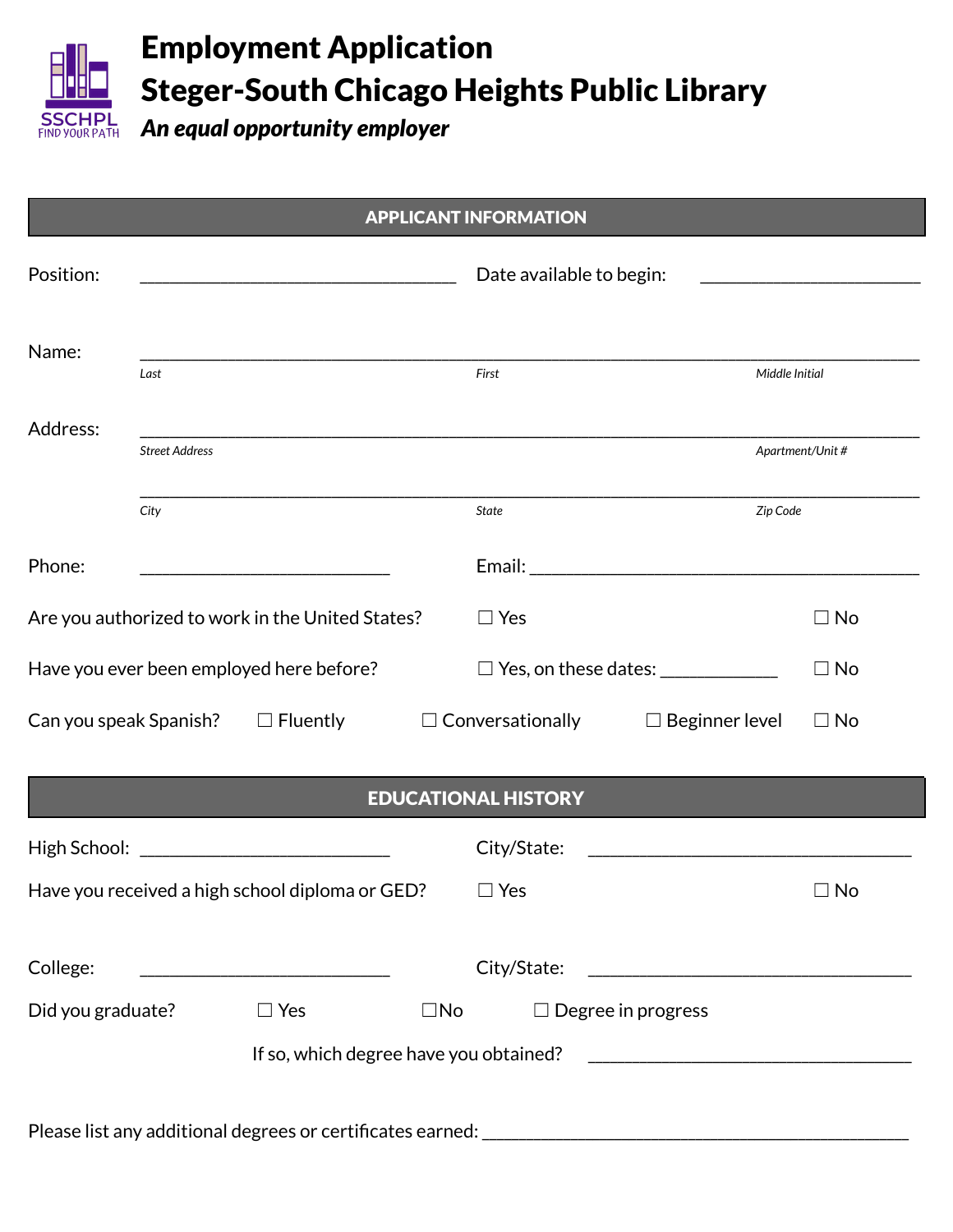## PREVIOUS EMPLOYMENT

| Company:<br><u> 1989 - Johann Barn, mars eta bainar eta bainar eta baina eta baina eta baina eta baina eta baina eta baina e</u>    |                                                                                                                                                                                                                                                                                                    |
|-------------------------------------------------------------------------------------------------------------------------------------|----------------------------------------------------------------------------------------------------------------------------------------------------------------------------------------------------------------------------------------------------------------------------------------------------|
| Job Title:<br><u> 1989 - Johann Harry Harry Harry Harry Harry Harry Harry Harry Harry Harry Harry Harry Harry Harry Harry Harry</u> | $From: ____________ to ____________$<br><b>Start Date</b><br><b>Fnd Date</b>                                                                                                                                                                                                                       |
|                                                                                                                                     |                                                                                                                                                                                                                                                                                                    |
|                                                                                                                                     | <b>Phone Number:</b> The Contract of the Contract of the Contract of the Contract of the Contract of the Contract of the Contract of the Contract of the Contract of the Contract of the Contract of the Contract of the Contract o<br>$\Box$ Please check if we may contact them for a reference. |
|                                                                                                                                     |                                                                                                                                                                                                                                                                                                    |
|                                                                                                                                     |                                                                                                                                                                                                                                                                                                    |
| Company:<br><u> 2000 - Jan James James Barnett, martin eta idazlea (</u>                                                            |                                                                                                                                                                                                                                                                                                    |
| Job Title:                                                                                                                          | $From: \underline{\hspace{1cm}} \underline{\hspace{1cm}}$ to $\underline{\hspace{1cm}}$<br>Start Date<br><b>End Date</b>                                                                                                                                                                           |
|                                                                                                                                     |                                                                                                                                                                                                                                                                                                    |
|                                                                                                                                     | $\Box$ Please check if we may contact them for a reference.                                                                                                                                                                                                                                        |
|                                                                                                                                     |                                                                                                                                                                                                                                                                                                    |
|                                                                                                                                     |                                                                                                                                                                                                                                                                                                    |
| Company:<br><u> 1980 - Johann Barn, mars and de Brasil</u>                                                                          |                                                                                                                                                                                                                                                                                                    |
| Job Title:                                                                                                                          | From: _____________ to _____________<br><b>End Date</b><br>Start Date                                                                                                                                                                                                                              |
|                                                                                                                                     |                                                                                                                                                                                                                                                                                                    |
| Supervisor:                                                                                                                         | $\Box$ Please check if we may contact them for a reference.                                                                                                                                                                                                                                        |
|                                                                                                                                     |                                                                                                                                                                                                                                                                                                    |